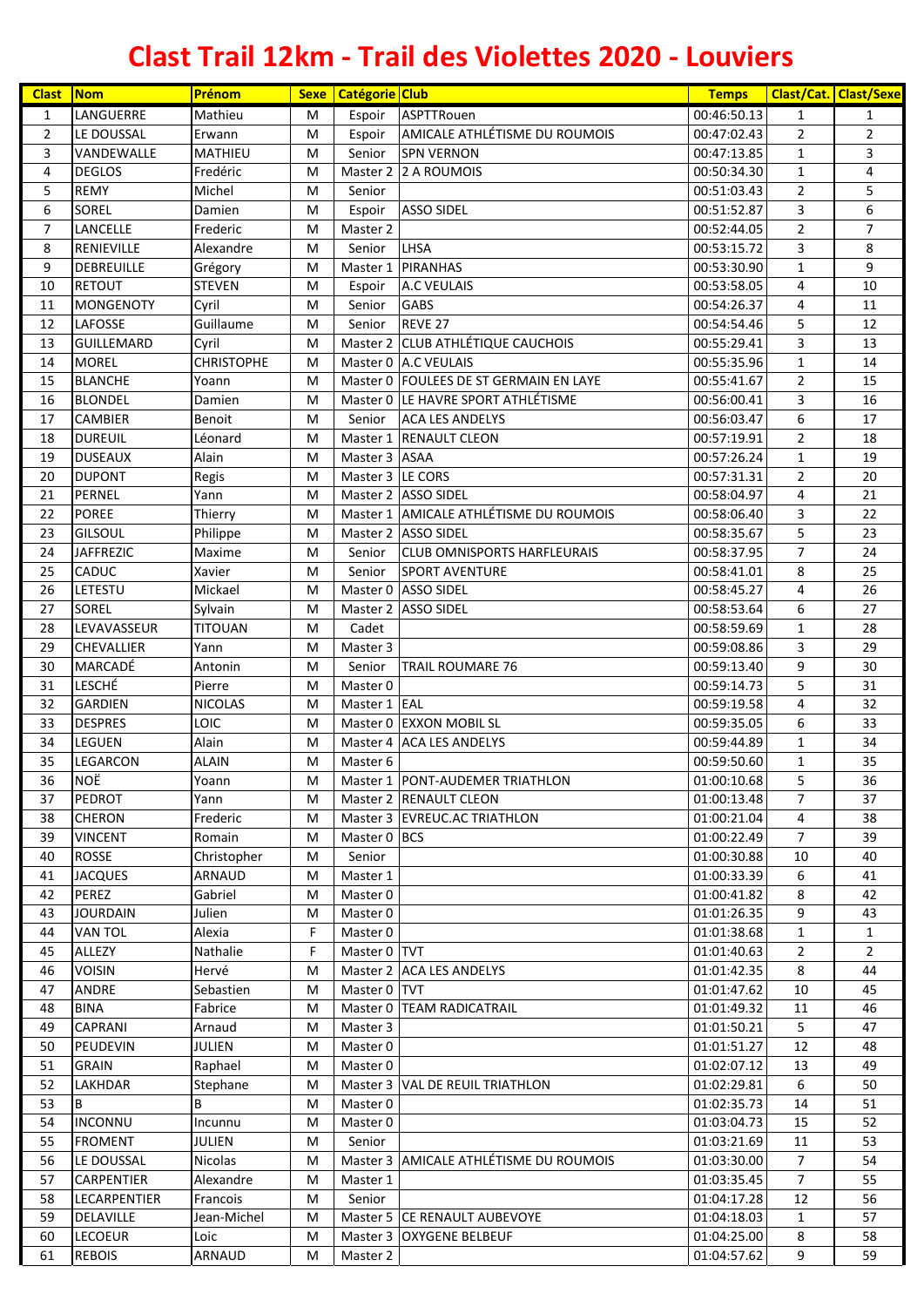| <b>Clast</b> | <b>Nom</b>                      | Prénom                    | <b>Sexe</b> | <b>Catégorie Club</b> |                                                       | <b>Temps</b>               |                    | <b>Clast/Cat. Clast/Sexe</b> |
|--------------|---------------------------------|---------------------------|-------------|-----------------------|-------------------------------------------------------|----------------------------|--------------------|------------------------------|
| 62           | PELLETIER                       | Corentin                  | M           | Senior                |                                                       | 01:05:16.62                | 13                 | 60                           |
| 63           | <b>HAZARD</b>                   | Martial                   | M           |                       | Master 3 AMICALE ATHLÉTISME DU ROUMOIS                | 01:05:23.62                | 9                  | 61                           |
| 64           | <b>MARQUER</b>                  | Loïc                      | M           |                       | Ec.Athlé ASSOCIATION SPORTIVE RÉGION NORMANDIE        | 01:05:33.81                | $\mathbf{1}$       | 62                           |
| 65           | ALEXANDRE                       | Renaud                    | M           | Master 0              |                                                       | 01:05:39.81                | 16                 | 63                           |
| 66           | <b>POUSSIER</b>                 | William                   | M           |                       | Master 1 SAINTQUENTEAM                                | 01:05:41.27                | 8                  | 64                           |
| 67           | PIEDNOEL                        | <b>JEAN-CLAUDE</b>        | M           | Master 6              |                                                       | 01:05:44.74                | $\overline{2}$     | 65                           |
| 68           | <b>MASSOT</b>                   | Valerie                   | F           |                       | Master 4 COBOLBEC                                     | 01:05:48.55                | $\mathbf{1}$       | $\overline{3}$               |
| 69           | <b>BOYER</b>                    | Samuel                    | M           | Espoir                |                                                       | 01:05:49.35                | 5                  | 66                           |
| 70           | <b>PICARD</b>                   | François-Xavier           | M           | Master 0              |                                                       | 01:06:06.81                | 17                 | 67                           |
| 71           | <b>THIERRY</b>                  | <b>Bruno</b>              | M           |                       | Master 3 COBOLBEC                                     | 01:06:31.65                | 10                 | 68                           |
| 72           | <b>LETELLIER</b>                | <b>MAXIME</b>             | M           | Senior                |                                                       | 01:06:38.18                | 14                 | 69                           |
| 73           | PIHAN                           | Thierry                   | M           | Master 4 EAC          |                                                       | 01:06:41.22                | $\overline{2}$     | 70                           |
| 74           | AYRAL                           | Pierrick                  | M           | Senior                | <b>A.C VEULAIS</b>                                    | 01:07:05.73                | 15                 | 71                           |
| 75           | <b>DESPRES</b>                  | PIERRE                    | М           |                       | Master 5 EXXON MOBIL SL                               | 01:07:18.51                | $\overline{2}$     | 72                           |
| 76           | C                               | C                         | M           | Master 0              |                                                       | 01:07:24.80                | 18                 | 73                           |
| 77           | <b>SOULE</b>                    | Yann                      | M           | Master 2              |                                                       | 01:07:26.93                | 10                 | 74                           |
| 78           | <b>CHANDELIER</b>               | Ludovic                   | M           |                       | Master 4 CCP BEUZEVILLAIS<br>Master 2 ACA LES ANDELYS | 01:07:34.36                | 3                  | 75<br>76                     |
| 79<br>80     | <b>AUBLE</b><br><b>NICOLAS</b>  | Sébastien                 | M<br>M      |                       | Master 3 RAIDS DINGUES                                | 01:07:43.34<br>01:07:53.59 | 11<br>11           | 77                           |
| 81           | <b>BOINET</b>                   | Sylvain<br><b>VINCENT</b> | М           | Master 0 EAL          |                                                       | 01:08:11.29                | 19                 | 78                           |
| 82           | LOUASSE                         | Thomas                    | M           | Senior                |                                                       | 01:08:28.83                | 16                 | 79                           |
| 83           | <b>FOURRE</b>                   | ARNAUD                    | M           |                       | Master 1 SPN VERNON                                   | 01:08:34.74                | 9                  | 80                           |
| 84           | <b>BRACHET</b>                  | YANN                      | M           |                       | Master 2 ASCI IGOVILLE                                | 01:08:46.50                | 12                 | 81                           |
| 85           | SOREL                           | Loic                      | M           | Master 0              |                                                       | 01:08:55.61                | 20                 | 82                           |
| 86           | <b>GILLIOT</b>                  | Philippe                  | M           |                       | Master 5 URBAN RUNNERS 76                             | 01:08:57.36                | 3                  | 83                           |
| 87           | <b>GOULT</b>                    | Sebastien                 | M           |                       | Master 1 VAL DE REUIL TRIATHLON                       | 01:09:04.10                | 10                 | 84                           |
| 88           | LEMARCHAND                      | AMELIE                    | $\mathsf F$ | Master 0              |                                                       | 01:09:29.76                | 3                  | 4                            |
| 89           | <b>RENOUARD</b>                 | Frederic                  | M           | Master 0              |                                                       | 01:09:33.65                | 21                 | 85                           |
| 90           | <b>LECUYER</b>                  | Max                       | M           |                       | Master 6 ACA LES ANDELYS                              | 01:09:51.65                | 3                  | 86                           |
| 91           | <b>HUMBERT</b>                  | <b>FABRICE</b>            | M           |                       | Master 6   TO BE SPORT                                | 01:09:52.52                | 4                  | 87                           |
| 92           | <b>RASSENT</b>                  | Philippe                  | M           |                       | Master 1 RENAULT CLEON                                | 01:09:56.73                | 11                 | 88                           |
| 93           | <b>MAUPAS</b>                   | Jean Jacques              | М           | Master 6 LE CORS      |                                                       | 01:10:07.83                | 5                  | 89                           |
| 94           | <b>PLAISSY</b>                  | Nicolas                   | M           | Senior                |                                                       | 01:10:08.33                | 17                 | 90                           |
| 95           | <b>HIGHAM</b>                   | Antoine                   | M           | Cadet                 |                                                       | 01:10:20.40                | $\overline{2}$     | 91                           |
| 96           | <b>DHERBECOURT</b>              | Benoît                    | M           | Master 1              |                                                       | 01:10:20.87                | 12                 | 92                           |
| 97           | <b>CHEVREUX</b>                 | Marie                     | F           | Senior                | FOULEES DE ST GERMAIN EN LAYE                         | 01:10:27.58                | $\mathbf 1$        | 5                            |
| 98           | <b>LEROY</b>                    | Olivier                   | M           | Master 4 BIORUN       |                                                       | 01:10:44.39                | 4                  | 93                           |
| 99           | <b>TARASIUK</b>                 | Jean Louis                | M           | Master 3 ASHM         |                                                       | 01:10:47.76                | 12                 | 94                           |
| 100          | <b>BENOIT</b>                   | CHRISTIAN                 | М           | Master 4 EAL          |                                                       | 01:10:52.54                | 5                  | 95                           |
| 101          | SAADI                           | Mouloud                   | М           |                       | Master 0 VAL DE REUIL AC                              | 01:11:02.24                | 22                 | 96                           |
| 102          | <b>SERPIN</b>                   | <b>KEVIN</b>              | M           | Senior                |                                                       | 01:11:02.70                | 18                 | 97                           |
| 103          | <b>FRANCK</b>                   | Marie                     | M           |                       | Master 0 TEAM RADICATRAIL                             | 01:11:24.85                | 23                 | 98                           |
| 104          | CRAIGNOU                        | Claire                    | F           | Senior                | <b>SON VERNON</b>                                     | 01:11:36.95                | $\overline{2}$     | 6                            |
| 105          | <b>LEROUX</b>                   | <b>PATRICE</b>            | M           | Master 5              |                                                       | 01:11:39.35                | 4                  | 99                           |
| 106          | ANGLADE                         | GUILLAUME                 | м           |                       | Master 0 ACA LES ANDELYS                              | 01:11:45.25                | 24                 | 100                          |
| 107          | <b>HINGAN</b>                   | Mickaël                   | М           | Master 2              |                                                       | 01:11:49.32                | 13                 | 101                          |
| 108          | <b>GOURLAOUEN</b>               | Serge                     | M           | Master 4 EMSL         |                                                       | 01:11:54.44                | 6                  | 102                          |
| 109          | <b>DESILE</b>                   | Thomas                    | М           | Senior                |                                                       | 01:11:55.52                | 19                 | 103                          |
| 110          | <b>OLIVEIRA</b>                 | <b>ALAIN</b>              | М           | Master 3 EAL          |                                                       | 01:12:00.24                | 13                 | 104                          |
| 111          | <b>LUCAS</b>                    | Émilie                    | F           | Senior                | <b>TEAM RADICATRAIL</b>                               | 01:12:04.25                | 3                  | $\overline{7}$               |
| 112          | LEGENDRE                        | ARNAUD                    | M           |                       | Master 3   TEAM MARKET                                | 01:12:08.83                | 14                 | 105                          |
| 113          | LOCHON                          | <b>BRUNO</b>              | М           | Master 3              |                                                       | 01:12:09.23                | 15                 | 106                          |
| 114          | <b>LENOIR</b>                   | CHRISTOPHE                | М           | Master 3              |                                                       | 01:12:18.32                | 16                 | 107                          |
| 115          | LELEU                           | Jean Michel               | М           |                       | Master 7   TEAM RADICATRAIL                           | 01:12:38.91                | $\mathbf{1}$       | 108                          |
| 116<br>117   | <b>MORIN</b><br><b>HAYES</b>    | David                     | М<br>F      | Master 1              |                                                       | 01:12:39.57                | 13<br>$\mathbf{1}$ | 109<br>8                     |
|              |                                 | Dominique<br>David        |             | Master 3              |                                                       | 01:12:41.17                |                    |                              |
| 118<br>119   | <b>MORIN</b><br><b>LENABOUR</b> | Gaelle                    | М<br>F      | Master 3              | Master 0 ACA LES ANDELYS                              | 01:12:47.54<br>01:12:53.51 | 17<br>4            | 110<br>9                     |
| 120          | <b>DRIEU</b>                    | Clarisse                  | F           | Master 2              |                                                       | 01:13:05.68                | $\mathbf{1}$       | 10                           |
| 121          | <b>ATTOU</b>                    | Vincent                   | М           | Senior                |                                                       | 01:13:09.25                | 20                 | 111                          |
| 122          | <b>HEURTAULT</b>                | Romain                    | М           | Senior                |                                                       | 01:13:39.31                | 21                 | 112                          |
|              |                                 |                           |             |                       |                                                       |                            |                    |                              |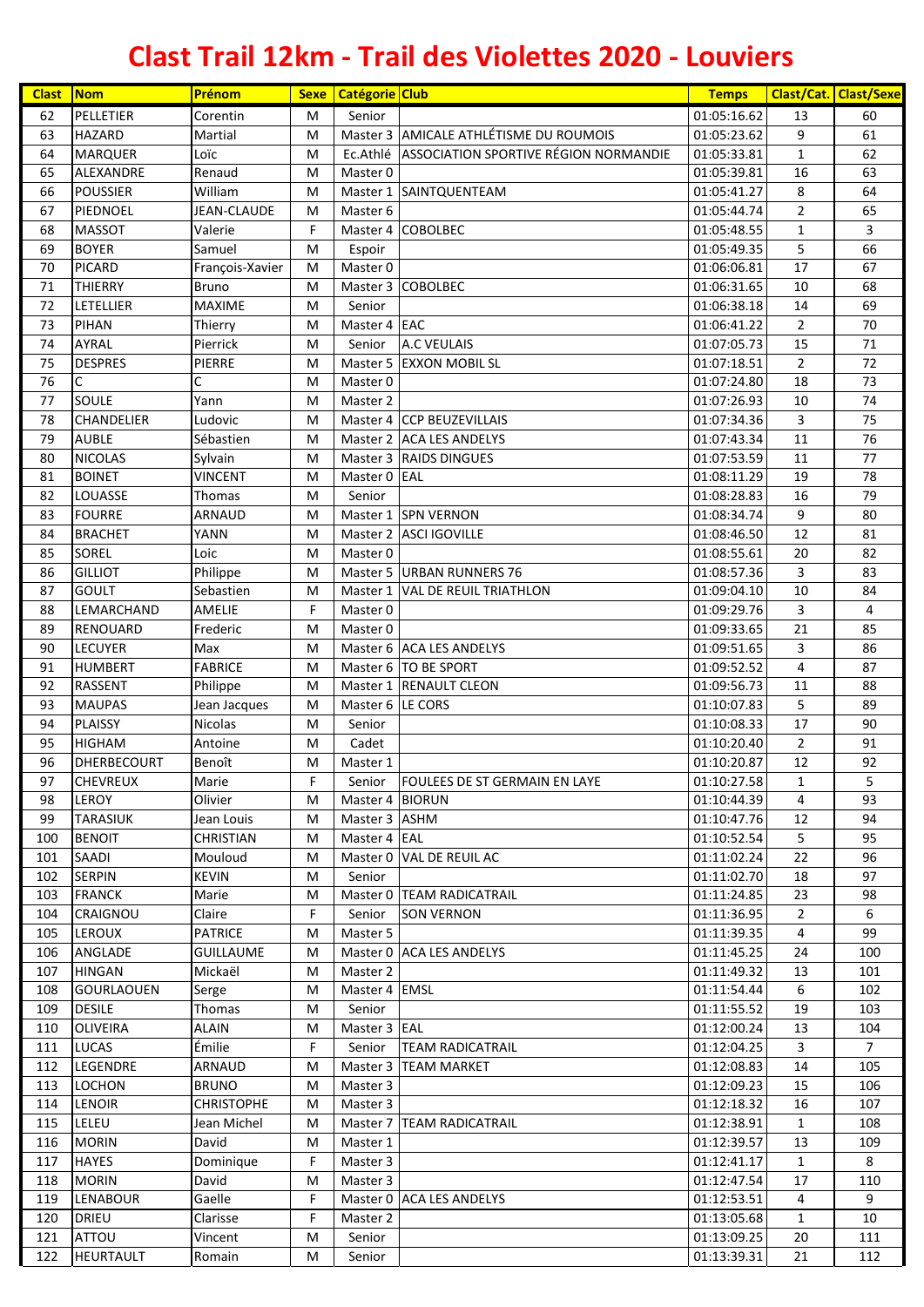| <b>Clast</b> | $\sqrt{\frac{1}{1}}$ Nom       | Prénom                  | <b>Sexe</b> | Catégorie Club               |                                  | <b>Temps</b> |                | <b>Clast/Cat. Clast/Sexe</b> |
|--------------|--------------------------------|-------------------------|-------------|------------------------------|----------------------------------|--------------|----------------|------------------------------|
| 123          | <b>RIDEL</b>                   | SEBASTIEN               | M           | Master 2                     |                                  | 01:13:46.42  | 14             | 113                          |
| 124          | <b>HAQUET</b>                  | Aurelie                 | F           | Master 0 GACCSR              |                                  | 01:13:54.66  | 5              | 11                           |
| 125          | <b>FRANCOIS</b>                | Willy                   | M           | Master 2                     |                                  | 01:14:01.79  | 15             | 114                          |
| 126          | <b>IMBERTY VIALARD</b>         | Xavier                  | M           | Master 2 EAC                 |                                  | 01:14:16.91  | 16             | 115                          |
| 127          | <b>ANFRAY</b>                  | Romuald                 | M           | Senior                       | <b>ASHM</b>                      | 01:14:19.98  | 22             | 116                          |
| 128          | <b>CHAUCHE</b>                 | Romain                  | M           | Senior                       |                                  | 01:14:27.92  | 23             | 117                          |
| 129          | <b>ZELA</b>                    | Patrice                 | M           | Master 0                     |                                  | 01:14:30.59  | 25             | 118                          |
| 130          | <b>CHAPELLE</b>                | Cedric                  | M           | Master 0                     |                                  | 01:14:44.30  | 26             | 119                          |
| 131          | <b>ROSSE</b>                   | Jean Marie              | M           |                              | Master 5 TEAM VAL EURE TRIATHLON | 01:14:45.59  | 5              | 120                          |
| 132          | D                              | D                       | M           | Master 0                     |                                  | 01:14:46.96  | 27             | 121                          |
| 133          | <b>HOMONT</b>                  | Guillaume               | M           |                              | Master 2 LES PETITS PÉDESTRES    | 01:14:47.77  | 17             | 122                          |
| 134          | LALANDE                        | <b>ALEXIS</b>           | M           | Senior                       |                                  | 01:14:53.91  | 24             | 123                          |
| 135          | <b>OULHEN</b>                  | Francis                 | M           |                              | Master 4   OXYGENE BELBEUF       | 01:14:58.40  | $\overline{7}$ | 124                          |
| 136          | PATENÈRE                       | Frédéric                | M           | Master 3                     |                                  | 01:15:12.71  | 18             | 125                          |
| 137          | <b>MAUREY</b>                  | Aurelie                 | F           |                              | Master 0 ASSO SIDEL              | 01:15:15.69  | 6              | 12                           |
| 138          | <b>AUZOUX</b>                  | <b>MICHEL</b>           | M           | Master 7 EAL                 |                                  | 01:15:29.94  | $\overline{2}$ | 126                          |
| 139          | <b>BOISSIERE</b>               | JEAN-PIERRE             | M           | Master 8 EAL                 |                                  | 01:15:30.72  | $\mathbf{1}$   | 127                          |
| 140          | <b>BITAUDEAU</b>               | Damien                  | M           | Senior                       |                                  | 01:15:37.78  | 25             | 128                          |
| 141          | <b>PETIT</b>                   | Patrice                 | M           |                              | Master 5 OXYGENE BELBEUF         | 01:15:41.06  | 6              | 129                          |
| 142          | <b>REY</b>                     | <b>CLAUDE</b>           | M           |                              | Master 6 Les LIONS Triathlon     | 01:15:44.85  | 6              | 130                          |
| 143          | LARUE                          | Deborah                 | F           | Master 1 LHSA                |                                  | 01:15:46.92  | $\mathbf{1}$   | 13                           |
| 144          | <b>BEAL</b>                    | Gilles                  | М           |                              | Master 2 LA SAINTQUENTEAM        | 01:15:50.76  | 18             | 131                          |
| 145          | <b>GULDNER</b>                 | Karl-Heinz              | М           | Senior                       |                                  | 01:16:01.74  | 26             | 132                          |
| 146          | ABDOU                          | Emmanuel                | M           |                              | Master 3 OISSEL AC76             | 01:16:06.70  | 19             | 133                          |
| 147          | <b>LEBIS</b>                   | MAXIME                  | M           | Senior                       | <b>ASCI IGOVILLE</b>             | 01:16:09.98  | 27             | 134                          |
| 148          | <b>PETRIE</b>                  | ARNAUD                  | M           |                              | Master 1 TEAM MARKET             | 01:16:11.08  | 14             | 135                          |
| 149          | <b>TINEL</b>                   | Stéphanie               | F           |                              | Master 0 VAL DE REUIL AC         | 01:16:11.91  | $\overline{7}$ | 14                           |
| 150          | <b>LANGLOIS</b>                | Patrick                 | M           |                              | Master 3 OISSEL AC76             | 01:16:17.50  | 20             | 136                          |
| 151          | <b>DUMENIL</b>                 | Carole                  | F           | Master 3 LHSA                |                                  | 01:16:24.29  | $\overline{2}$ | 15                           |
| 152          | <b>SERPIN</b>                  | PAUL                    | M           | Cadet                        |                                  | 01:16:27.20  | 3              | 137                          |
| 153          | <b>ROSSE</b>                   | Nathalie                | F           |                              | Master 3 TEAM VAL EURE TRIATHLON | 01:16:34.64  | 3              | 16                           |
| 154          | LACLIE                         | Jean Francois           | M           |                              | Master 4 ACA LES ANDELYS         | 01:16:36.57  | 8              | 138                          |
| 155          | <b>CARANTON</b>                | Anne Cécile             | F           | Senior                       |                                  | 01:16:39.75  | 4              | 17                           |
| 156          | <b>TAILLEUR</b>                | <b>NICOLAS</b>          | M           | Master 1                     |                                  | 01:16:40.27  | 15             | 139                          |
| 157          | <b>CHAUSSIER</b>               | Nathalie                | F           | Master 0                     |                                  | 01:16:45.63  | 8              | 18                           |
|              | 158 BENOIT                     | Yoann                   | M           | Senior                       |                                  | 01:17:06.14  | 28             | 140                          |
| 159          | <b>GERARD</b>                  | Isabelle                | F           | Master 0                     |                                  | 01:17:20.56  | 9              | 19                           |
| 160          | LEFEBVRE                       | Isabelle                | F           | Master 4                     |                                  | 01:17:27.99  | $\overline{2}$ | 20                           |
| 161          | VAUTIER                        | Didier                  | M           |                              | Master 6 CCP BEUZEVILLAIS        | 01:17:31.32  | $\overline{7}$ | 141                          |
| 162          | <b>VIEUBLED</b>                | Bérangère               | F           | Master 0                     |                                  | 01:17:39.61  | 10             | 21                           |
| 163          | E                              | E                       | M           | Master 0                     |                                  | 01:17:40.23  | 28             | 142                          |
| 164          | <b>MUPAVO</b>                  | CLAUDY                  | M           | Master 1                     |                                  | 01:17:59.69  | 16             | 143                          |
| 165          | <b>VISENTIN</b>                | Arthur                  | M           | Senior                       |                                  | 01:18:04.67  | 29             | 144                          |
| 166          | <b>CHEVALIER</b>               | YANN                    | M           |                              | Master 1 TEAM MARKET             | 01:18:05.00  | 17             | 145                          |
| 167          | <b>MARTIN</b>                  | SAMUEL                  | M           | Master 1                     |                                  | 01:18:06.49  | 18             | 146                          |
| 168          | <b>LECOCONNIER</b>             | <b>YVES</b>             | M           | Master 3                     |                                  | 01:18:15.86  | 21             | 147                          |
| 169          | <b>DELOUYE</b>                 | <b>STEPHANIE</b>        | F           | Master 1                     |                                  | 01:18:17.82  | $\overline{2}$ | 22                           |
| 170          | <b>PEUDEVIN</b>                | Sebastien               | M           | Master 0                     |                                  | 01:18:22.46  | 29             | 148                          |
| 171          | <b>GAUTHIER</b>                | <b>THOMAS</b>           | M           | Master 2                     |                                  | 01:18:37.34  | 19             | 149                          |
| 172          | <b>VIGNE</b>                   | Pascal                  | M           |                              | Master 3 RUNNERS76               | 01:18:39.03  | 22             | 150                          |
| 173          | <b>TROGOFF</b>                 | Gaelle                  | F           | Senior                       | LHSA                             | 01:18:40.21  | 5              | 23                           |
| 174          | <b>LEBEL</b>                   | Mickael                 | M           | Master 2 ASHM                |                                  | 01:18:42.60  | 20             | 151                          |
| 175          | <b>BERTON</b>                  | <b>PATRICIA</b>         | F           |                              | Master 5 ASCI IGOVILLE           | 01:18:44.23  | $\mathbf{1}$   | 24                           |
| 176          | <b>ROUSSEL</b>                 | Romuald                 | M           |                              | Master 2 TEAM RADICATRAIL        | 01:19:04.14  | 21             | 152                          |
| 177          | <b>VIGER</b>                   | Marion                  | F           | Senior                       |                                  | 01:19:18.95  | 6              | 25                           |
| 178          | <b>LUCAS</b>                   | Philippe                | М           | Master 1                     |                                  | 01:19:22.22  | 19             | 153                          |
| 179          | ARTISIEN                       | <b>FABIEN</b>           | M           |                              | Master 1 POMPIER LOUVIERS        | 01:19:23.82  | 20             | 154                          |
| 180          | LE MASSON                      | DANIEL                  | M           |                              | Master 7 CCP BEUZEVILLAIS        | 01:19:24.39  | 3              | 155                          |
| 181          | <b>GAILLOT</b>                 | Romain                  | М           | Master 2                     |                                  | 01:19:25.71  | 22             | 156                          |
| 182          | DUPUIS-LECONTE<br><b>BOURY</b> | VALERIE<br><b>DAVID</b> | F<br>M      | Master 3 EAL<br>Master 2 EAC |                                  | 01:19:29.68  | 4<br>23        | 26<br>157                    |
| 183          |                                |                         |             |                              |                                  | 01:19:31.28  |                |                              |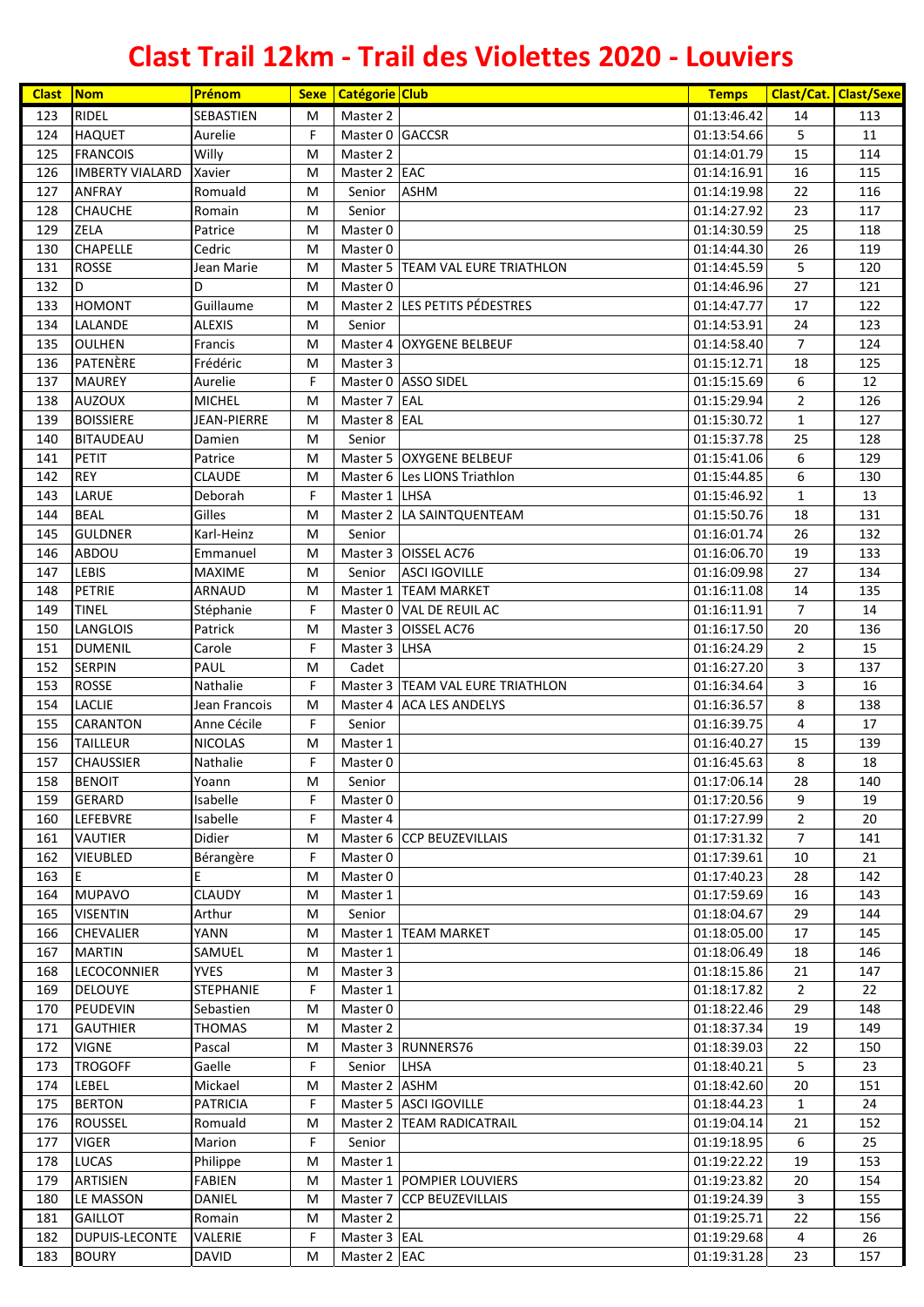| <b>Clast</b> | <b>Nom</b>        | Prénom           | <b>Sexe</b> | <b>Catégorie Club</b> |                                        | <b>Temps</b> |                | <b>Clast/Cat. Clast/Sexe</b> |
|--------------|-------------------|------------------|-------------|-----------------------|----------------------------------------|--------------|----------------|------------------------------|
| 184          | <b>MARTINET</b>   | Clement          | M           | Espoir                | <b>ASHM</b>                            | 01:19:37.70  | 6              | 158                          |
| 185          | DELVALLÉ          | Cyril            | M           | Master 0              |                                        | 01:19:46.88  | 30             | 159                          |
| 186          | <b>PECQUEUX</b>   | Emilie           | F           |                       | Master 0 COURIR AU CHU AMIENS          | 01:19:56.80  | 11             | 27                           |
| 187          | <b>MURLIN</b>     | Karine           | F           |                       | Master 2 ACA LES ANDELYS               | 01:20:01.98  | $\overline{2}$ | 28                           |
| 188          | <b>BINA</b>       | Jessica          | F           |                       | Master 0 TEAM RADICATRAIL              | 01:20:03.75  | 12             | 29                           |
| 189          | <b>HAQUET</b>     | Alban            | M           | Master 2 GACCSR       |                                        | 01:20:07.99  | 24             | 160                          |
| 190          | RAMPONNEAU        | Stéphane         | M           |                       | Master 3 COURIR AU CHU AMIENS PICARDIE | 01:20:16.32  | 23             | 161                          |
| 191          | <b>MOUATASSIM</b> | Victor           | М           |                       | Master 6 VAL DE REUIL AC               | 01:20:30.85  | 8              | 162                          |
| 192          | <b>GUERIN</b>     | Richard          | M           |                       | Master 7 M J AUTHON                    | 01:20:31.56  | $\overline{4}$ | 163                          |
| 193          | DO                | <b>JIMMY</b>     | M           |                       | Master 1 TEAM MARKET                   | 01:20:48.61  | 21             | 164                          |
| 194          | <b>MULLER</b>     | RENAUD           | M           | Master 1              |                                        | 01:20:50.03  | 22             | 165                          |
| 195          | <b>ESCRIHUELA</b> | <b>THOMAS</b>    | M           | Senior                |                                        | 01:20:54.45  | 30             | 166                          |
| 196          | <b>MARTIN</b>     | Nadege           | F           |                       | Master 3 EAC TRIATHLON                 | 01:20:54.82  | 5              | 30                           |
| 197          | <b>GEFFROY</b>    | Bérénice         | F           |                       | Master 1   TEAM RADICATRAIL            | 01:21:31.79  | 3              | 31                           |
| 198          | <b>TARASIUK</b>   | Annie            | F           | Master 3 ASHM         |                                        | 01:21:32.58  | 6              | 32                           |
| 199          | <b>LELOUP</b>     | <b>CLAIRE</b>    | F           | Master 6 EAL          |                                        | 01:21:41.21  | 1              | 33                           |
| 200          | <b>JEANNOT</b>    | Jerome           | M           | Master 3 ASHM         |                                        | 01:21:46.84  | 24             | 167                          |
| 201          | <b>JACQUES</b>    | Hervé            | M           |                       | Master 0 RANDO SPORT VTT               | 01:22:05.32  | 31             | 168                          |
| 202          | <b>DENIS</b>      | Valerie          | F           |                       | Master 4 RENAULT CLEON                 | 01:22:18.23  | 3              | 34                           |
| 203          | <b>HUOT</b>       | Karen            | F           | Master 2              |                                        | 01:22:26.99  | 3              | 35                           |
| 204          | <b>ROSSE</b>      | Julien           | M           | Master 0              |                                        | 01:22:38.29  | 32             | 169                          |
| 205          | <b>PICARD</b>     | Eloise           | F           | Master 0              |                                        | 01:22:45.68  | 13             | 36                           |
| 206          | <b>CHOQUET</b>    | Yannick          | M           | Master 0              |                                        | 01:22:56.79  | 33             | 170                          |
| 207          | POULLARD          | Jean Pierre      | M           | Master 4              |                                        | 01:22:58.61  | 9              | 171                          |
| 208          | <b>CATALFO</b>    | Mickael          | M           | Master 2              |                                        | 01:23:05.19  | 25             | 172                          |
| 209          | <b>BENOIT</b>     | Sonia            | F           | Master 3              |                                        | 01:23:07.64  | $\overline{7}$ | 37                           |
| 210          | <b>MAUGE</b>      | <b>RENEE</b>     | F           |                       | Master 0 ASCI IGOVILLE                 | 01:23:43.68  | 14             | 38                           |
| 211          | <b>JEUFFROY</b>   | Nadine           | F           | Master 3              |                                        | 01:23:51.42  | 8              | 39                           |
| 212          | <b>DUBOIS</b>     | Laura            | F           | Senior                |                                        | 01:23:52.00  | $\overline{7}$ | 40                           |
| 213          | <b>CARLES</b>     | Delphine         | F           |                       | Master 1 OLYMPIQUE DE DARNETAL         | 01:23:58.97  | 4              | 41                           |
| 214          | SOURDON           | JOSYANE          | F           | Master 7 GACCSR       |                                        | 01:24:17.99  | $\mathbf{1}$   | 42                           |
| 215          | <b>LUCAS</b>      | <b>MARINA</b>    | F           | Senior                |                                        | 01:24:26.83  | 8              | 43                           |
| 216          | <b>BERTHELEMY</b> | Stephane         | M           |                       | Master 1 RENAULT CLEON                 | 01:24:40.94  | 23             | 173                          |
| 217          | LAUDREL           | Francine         | F           | Master 6 ASHM         |                                        | 01:24:42.64  | $\overline{2}$ | 44                           |
| 218          | <b>PRAY</b>       | Jean-François    | M           | Master 6              |                                        | 01:24:52.44  | 9              | 174                          |
| 219          | LEGARÇON          | Amandine         | $\mathsf F$ | Master 1              |                                        | 01:24:55.28  | $\overline{5}$ | 45                           |
| 220          | <b>DAVID</b>      | Ludivine         | F           | Senior                | <b>EAC TRIATHLON</b>                   | 01:25:02.61  | 9              | 46                           |
| 221          | <b>MARTORY</b>    | Anne Marie       | F           | Master 4              |                                        | 01:25:16.23  | 4              | 47                           |
| 222          | <b>DUBOS</b>      | Jean-Luc         | M           | Master 6              |                                        | 01:25:21.51  | 10             | 175                          |
| 223          | <b>GRENIER</b>    | Gabriel          | M           | Master 1              |                                        | 01:25:35.42  | 24             | 176                          |
| 224          | <b>HUOT</b>       | Olivier          | M           | Master 2              |                                        | 01:25:47.91  | 26             | 177                          |
| 225          | <b>DURCAN</b>     | <b>FRANK</b>     | M           | Master 1 EAL          |                                        | 01:25:51.92  | 25             | 178                          |
| 226          | G                 | G                | М           | Master 0              |                                        | 01:25:57.60  | 34             | 179                          |
| 227          | <b>MERLEN</b>     | Thierry          | М           |                       | Master 6 OXYGENE BELBEUF               | 01:26:03.50  | 11             | 180                          |
| 228          | H.                | H                | M           | Master 0              |                                        | 01:26:21.25  | 35             | 181                          |
| 229          | <b>PASCO</b>      | Stephane         | M           |                       | Master 2 ACA LES ANDELYS               | 01:26:31.74  | 27             | 182                          |
| 230          | <b>JEANNEY</b>    | Herve            | M           | Master 4              |                                        | 01:26:40.32  | 10             | 183                          |
| 231          | <b>BAUDOIN</b>    | Marie Noel       | F           | Master 2 ASHM         |                                        | 01:26:41.63  | 4              | 48                           |
| 232          | <b>VARNIER</b>    | <b>AGATHE</b>    | F           | Espoir                | <b>GACCSR</b>                          | 01:26:59.35  | $\mathbf{1}$   | 49                           |
| 233          | LE ROUX           | Claudine         | F           |                       | Master 4 SPN VERNON                    | 01:27:26.06  | 5              | 50                           |
| 234          | <b>PAIN</b>       | Chantal          | F           | Master 4              |                                        | 01:27:31.32  | 6              | 51                           |
| 235          | <b>BECARD</b>     | Philippe         | M           | Master 4              |                                        | 01:27:36.07  | 11             | 184                          |
| 236          | <b>COINDARD</b>   | Delphine         | F           | Master 2 ASHM         |                                        | 01:27:42.35  | 5              | 52                           |
| 237          | <b>GILLON</b>     | Christelle       | F           | Master 2              |                                        | 01:28:14.79  | 6              | 53                           |
| 238          | <b>GILLON</b>     | Emmanuel         | М           | Master 2              |                                        | 01:28:15.76  | 28             | 185                          |
| 239          | ANGLADE           | CAROLINE         | F           |                       | Master 0 ACA LES ANDELYS               | 01:28:22.28  | 15             | 54                           |
| 240          | <b>CAILLOUX</b>   | Nathalie         | F           | Master 4              |                                        | 01:28:58.77  | $\overline{7}$ | 55                           |
| 241          | <b>TAILLEUR</b>   | <b>STEPHANIE</b> | F           | Master 0              |                                        | 01:28:59.56  | 16             | 56                           |
| 242          | sow               | Maud             | F           | Master 0              |                                        | 01:29:22.26  | 17             | 57                           |
| 243          | sow               | Mikael           | M           | Master 0              |                                        | 01:29:23.14  | 36             | 186                          |
| 244          | <b>BENOIT</b>     | <b>Bruna</b>     | F.          | Senior                |                                        | 01:29:36.37  | 10             | 58                           |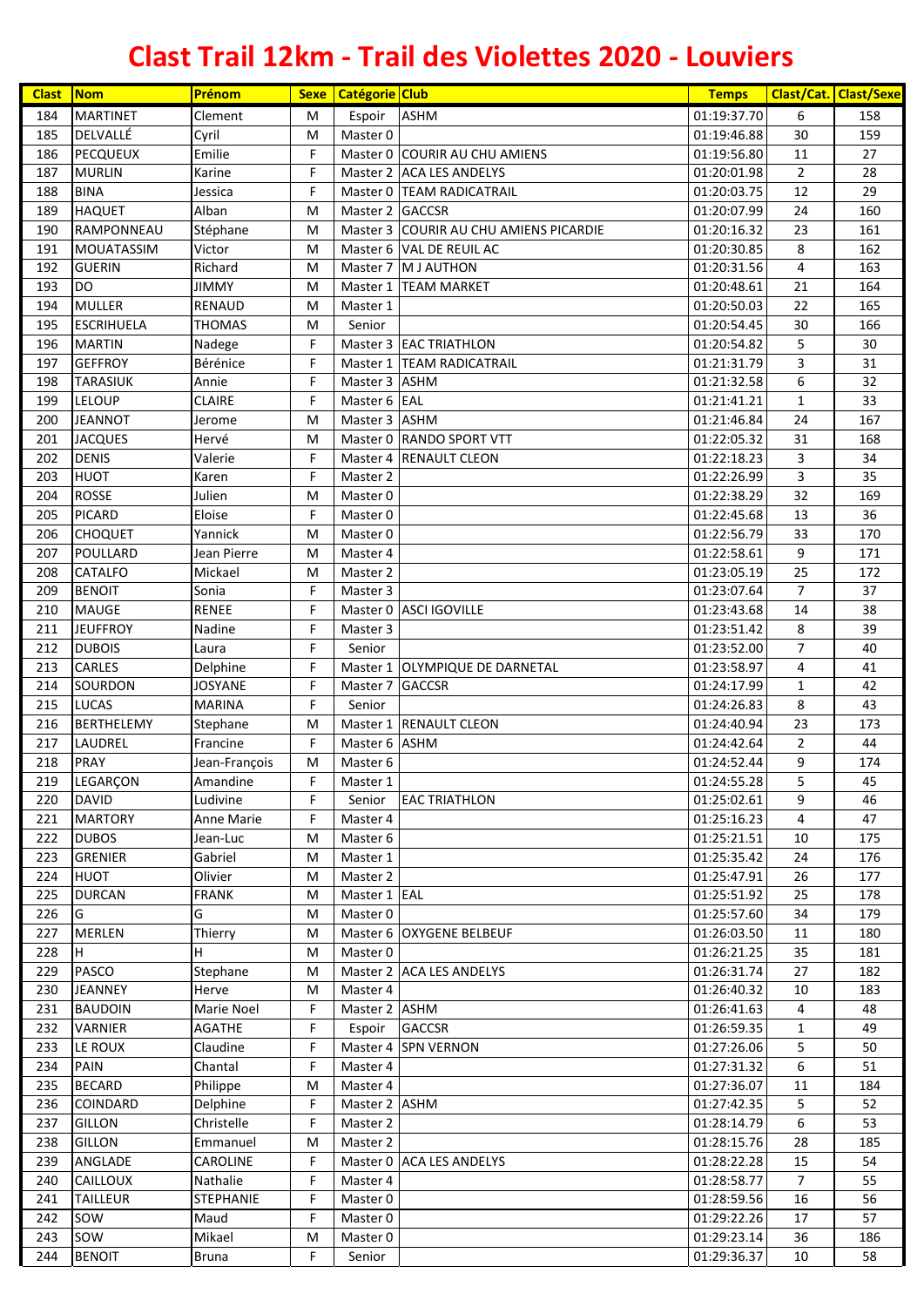| <b>Clast</b> | Nom                      | Prénom               | <b>Sexe</b> | <b>Catégorie Club</b>     |                                     | <b>Temps</b>               |                | <b>Clast/Cat. Clast/Sexe</b> |
|--------------|--------------------------|----------------------|-------------|---------------------------|-------------------------------------|----------------------------|----------------|------------------------------|
| 245          | <b>BEAUCLE</b>           | Audrey               | F           | Senior                    | <b>ASHM</b>                         | 01:29:40.57                | 11             | 59                           |
| 246          | <b>AUBLÉ</b>             | Géraldine            | F           |                           | Master 2 ACA LES ANDELYS            | 01:30:20.95                | $\overline{7}$ | 60                           |
| 247          | <b>GOMORD</b>            | Claude               | F           | Master 3                  |                                     | 01:30:48.81                | 9              | 61                           |
| 248          | <b>BOURY</b>             | <b>CLEMENCE</b>      | F           | Senior                    |                                     | 01:30:54.54                | 12             | 62                           |
| 249          | <b>JOUAN</b>             | Sandrine             | F           | Master 3 COH              |                                     | 01:31:09.92                | 10             | 63                           |
| 250          | <b>JEANNOT</b>           | Sandrine             | F           | Master 3 ASHM             |                                     | 01:31:23.42                | 11             | 64                           |
| 251          | <b>TORPE</b>             | Claire Aurélie       | F           | Senior                    |                                     | 01:31:25.82                | 13             | 65                           |
| 252          | MAZQUIAIN                | Emiliano             | M           | Master 5                  |                                     | 01:31:27.85                | $\overline{7}$ | 187                          |
| 253          | <b>TORPE</b>             | Cyrielle             | F           | Senior                    |                                     | 01:31:34.41                | 14             | 66                           |
| 254          | <b>JARRIER</b>           | Charlotte            | F           | Espoir                    |                                     | 01:31:42.47                | $\overline{2}$ | 67                           |
| 255          | <b>DANTAR</b>            | Marie                | F           | Master 0                  |                                     | 01:31:43.94                | 18             | 68                           |
| 256          | <b>HERBERT</b>           | Stephanie            | F           | Master 0                  |                                     | 01:31:46.05                | 19             | 69                           |
| 257          | <b>CHAPELLE</b>          | Orlane               | F           | Senior                    | S/L CLUB ALIZAY ATHLÉTISME          | 01:31:50.12                | 15             | 70                           |
| 258<br>259   | SAVARY<br><b>RIVIERE</b> | Frederique<br>Carine | F<br>F      | Master 3 ASHM<br>Master 2 |                                     | 01:32:04.27                | 12<br>8        | 71<br>72                     |
| 260          | <b>BUNEL</b>             | Romain               | M           | Master 0                  |                                     | 01:32:11.70                | 37             | 188                          |
| 261          | MARIEL                   | <b>GERALD</b>        | M           | Master 5                  |                                     | 01:33:03.69                |                | 189                          |
| 262          | <b>VOISIN</b>            | Stephanie            | F           |                           | Master 1 ACA LES ANDELYS            | 01:33:07.09<br>01:33:14.71 | 8<br>6         | 73                           |
| 263          | CANEQUE                  | Laurence             | F           | Master 2                  |                                     | 01:33:21.40                | 9              | 74                           |
| 264          | <b>CONNAN</b>            | Thierry              | M           | Master 3 ASHM             |                                     | 01:33:27.41                | 25             | 190                          |
| 265          | <b>GUILLAUMIN</b>        | <b>GILLES</b>        | M           | Master 5                  |                                     | 01:33:32.61                | 9              | 191                          |
| 266          | LE MASSON                | <b>MARTINE</b>       | F           |                           | Master 5 CCP BEUZEVILLAIS           | 01:34:04.97                | $\overline{2}$ | 75                           |
| 267          | LIÉNARD                  | Magali               | F           |                           | Master 2 VAL DE REUIL AC            | 01:34:25.18                | $10\,$         | 76                           |
| 268          | <b>AUZOUX</b>            | Nicolas              | M           |                           | Master 1 VAL DE REUIL AC            | 01:34:26.38                | 26             | 192                          |
| 269          | <b>MOUCHEL</b>           | Eric                 | M           | Master 3                  |                                     | 01:34:35.22                | 26             | 193                          |
| 270          | <b>DEVILLERS</b>         | <b>KIARA</b>         | F           | Cadet                     |                                     | 01:34:36.93                | $\mathbf{1}$   | 77                           |
| 271          | <b>DEVILLERS</b>         | <b>DAN</b>           | M           | Master 2                  |                                     | 01:34:38.20                | 29             | 194                          |
| 272          | <b>JACQUES</b>           | <b>MARIANNE</b>      | F           | Master 1 ASHM             |                                     | 01:34:42.78                | $\overline{7}$ | 78                           |
| 273          | <b>ROONEY</b>            | Elisabeth            | F           | Master 2                  |                                     | 01:34:43.57                | 11             | 79                           |
| 274          | <b>HOUBART</b>           | Delphine             | F           | Master 2                  |                                     | 01:34:44.28                | 12             | 80                           |
| 275          | <b>SERRIERE</b>          | Emmanuel             | M           | Master 1                  |                                     | 01:34:57.83                | 27             | 195                          |
| 276          | <b>CHAUCHE</b>           | Patrick              | M           | Master 6                  |                                     | 01:35:33.34                | 12             | 196                          |
| 277          | <b>MARTIN</b>            | <b>EMMANUEL</b>      | M           | Master 6                  |                                     | 01:35:34.41                | 13             | 197                          |
| 278          | LESAGE                   | Anaelle              | F           | Espoir                    | <b>VAL DE REUIL TRIATHLON</b>       | 01:35:51.48                | 3              | 81                           |
| 279          | <b>BARBIER</b>           | Aurelie              | F           | Master 1                  |                                     | 01:36:35.66                | 8              | 82                           |
| 280          | <b>GOULMY</b>            | Maryse               | $\mathsf F$ | Master 5 BIORUN           |                                     | 01:36:39.66                | 3              | 83                           |
| 281          | <b>CHAPELLE</b>          | Gaelle               | F           |                           | Master 0 S/L CLUB ALIZAY ATHLÉTISME | 01:36:44.24                | 20             | 84                           |
| 282          | <b>BOUGARD</b>           | Philippe             | M           | Master 4                  |                                     | 01:36:46.42                | 12             | 198                          |
| 283          | <b>BOUGARD</b>           | Paloma               | F           | Master 4 EAC              |                                     | 01:36:48.95                | 8              | 85                           |
| 284          | <b>DUSSAUX</b>           | Helene               | F           |                           | Master 2 RADICATRAIL                | 01:37:09.46                | 13             | 86                           |
| 285          | <b>PREVOST</b>           | Valerie              | F           | Master 2                  |                                     | 01:37:14.77                | 14             | 87                           |
| 286          |                          |                      | M           | Master 0                  |                                     | 01:37:15.42                | 38             | 199                          |
| 287          | LORENZINI                | THOMAS               | M           |                           | Master 0 ASCI IGOVILLE              | 01:37:16.51                | 39             | 200                          |
| 288          | М                        | M                    | M           | Master 0                  |                                     | 01:37:54.91                | 40             | 201                          |
| 289          | <b>MOUCHARD</b>          | Sylvette             | F           | Master 6 ASHM             |                                     | 01:38:29.97                | 3              | 88                           |
| 290          | <b>HILAIRE</b>           | Christian            | M           | Master 8 RCC CA           |                                     | 01:40:07.05                | $\overline{2}$ | 202                          |
| 291          | <b>BARTHELEMY</b>        | Laetitia             | F           |                           | Master 2 ACA LES ANDELYS            | 01:41:14.26                | 15             | 89                           |
| 292          | <b>GUERIN</b>            | PHILIPPE             | M           | Master 4                  |                                     | 01:41:52.90                | 13             | 203                          |
| 293          | CAILLOUX                 | Bertrand             | M           | Master 3                  |                                     | 01:42:15.29                | 27             | 204                          |
| 294          | <b>CHICOT</b>            | Norbert              | M           | Master 7                  |                                     | 01:42:28.81                | 5              | 205                          |
| 295          | <b>GESLAND</b>           | Sophie               | F           | Master 3 ASHM             |                                     | 01:42:40.17                | 13             | 90                           |
| 296          | <b>CHRISTY</b>           | Benedicte            | F           | Master 2 ASHM             |                                     | 01:42:40.55                | 16             | 91                           |
| 297          | LAFITTE                  | Valérie              | F           | Master 3                  |                                     | 01:42:47.38                | 14             | 92                           |
| 298          | LANCELLE                 | Prisca               | F           | Master 2 ASHM             |                                     | 01:42:53.92                | 17             | 93                           |
| 299          | <b>LIAUDET</b>           | Sylvie               | F           |                           | Master 4 VAL DE REUIL AC            | 01:43:35.32                | 9              | 94                           |
| 300          | <b>LECUYER</b>           | Anne Marie           | F           |                           | Master 6 ACA LES ANDELYS            | 01:43:36.20                | 4              | 95                           |
| 301          | LEGUEN                   | Myriam               | F           |                           | Master 4 ACA LES ANDELYS            | 01:43:37.34                | 10             | 96                           |
| 302          | <b>REY</b>               | NATHALIE             | F           | Master 5                  |                                     | 01:45:56.66                | 4              | 97                           |
| 303          | <b>BONTIL</b>            | Coralie              | F           | Master 0                  |                                     | 01:47:15.55                | 21             | 98                           |
| $\mathbf 0$  | <b>AUDINOS</b>           | ANABELLE             | F           | Master 3 EAL              |                                     | 00:00:00.00                | 0              | $\mathbf 0$                  |
| 0            | <b>BOQUET</b>            | KARINE               | F           | Master 1 GACCSR           |                                     | 00:00:00.00                | 0              | 0                            |